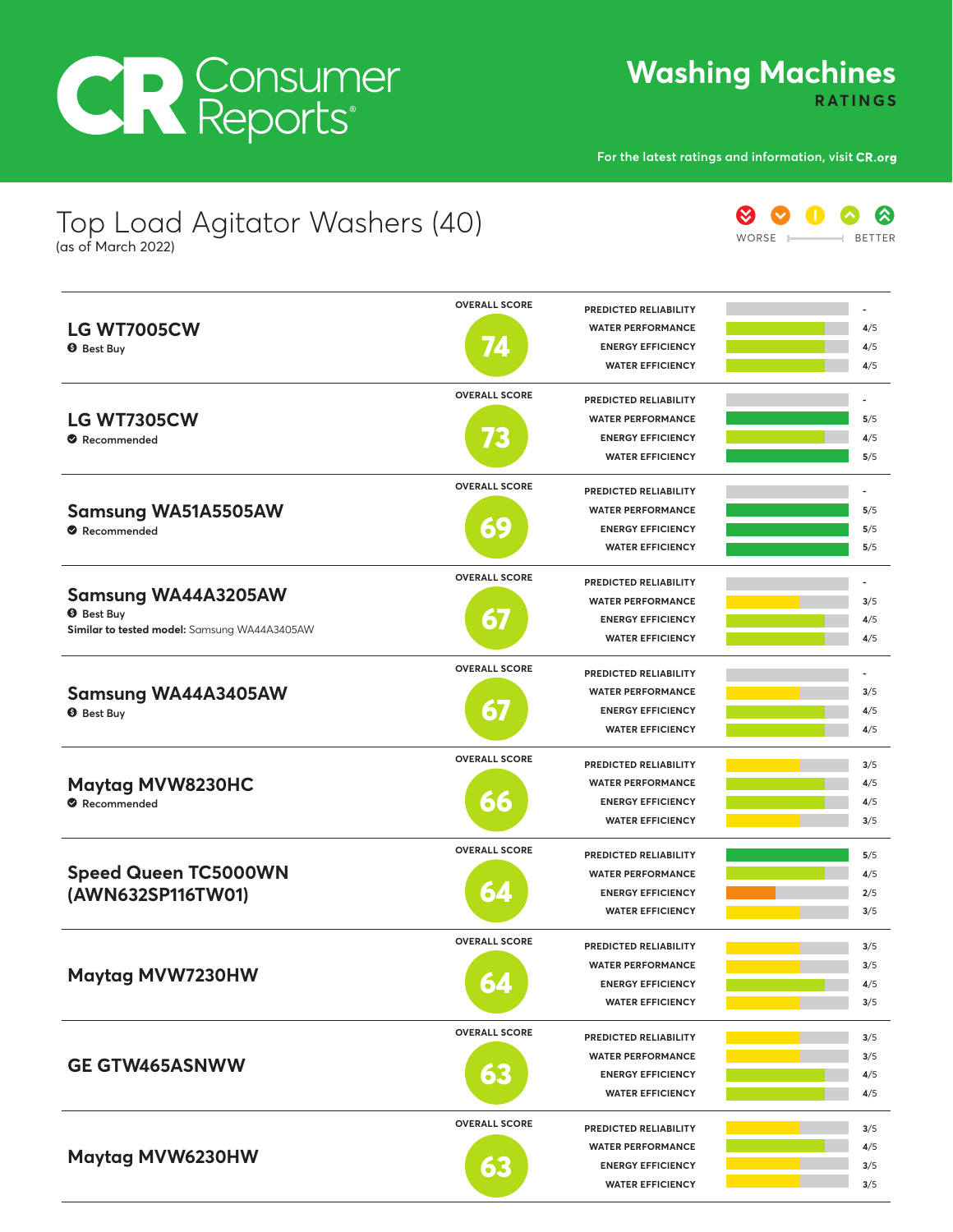#### Top Load Agitator Washers (40)

(as of March 2022)



| <b>Maytag MVW6230RHW</b><br>Similar to tested model: Maytag MVW6230HW | <b>OVERALL SCORE</b> | PREDICTED RELIABILITY        | 3/5 |
|-----------------------------------------------------------------------|----------------------|------------------------------|-----|
|                                                                       |                      | <b>WATER PERFORMANCE</b>     | 4/5 |
|                                                                       | 63                   | <b>ENERGY EFFICIENCY</b>     | 3/5 |
|                                                                       |                      | <b>WATER EFFICIENCY</b>      | 3/5 |
|                                                                       | <b>OVERALL SCORE</b> | PREDICTED RELIABILITY        |     |
|                                                                       |                      |                              |     |
| Midea MLV45N1BWW                                                      |                      | <b>WATER PERFORMANCE</b>     | 4/5 |
|                                                                       | $\bullet$            | <b>ENERGY EFFICIENCY</b>     | 4/5 |
|                                                                       |                      | <b>WATER EFFICIENCY</b>      | 3/5 |
|                                                                       | <b>OVERALL SCORE</b> | PREDICTED RELIABILITY        | 5/5 |
| <b>Speed Queen TR3003WN</b>                                           |                      | <b>WATER PERFORMANCE</b>     | 4/5 |
| Similar to tested model: Speed Queen TR7003WN                         | 52                   | <b>ENERGY EFFICIENCY</b>     | 2/5 |
|                                                                       |                      | <b>WATER EFFICIENCY</b>      | 2/5 |
|                                                                       | <b>OVERALL SCORE</b> | PREDICTED RELIABILITY        | 5/5 |
|                                                                       |                      | <b>WATER PERFORMANCE</b>     | 4/5 |
| <b>Speed Queen TR5003WN</b>                                           |                      | <b>ENERGY EFFICIENCY</b>     | 2/5 |
|                                                                       | $\mathbf{\Omega}$    | <b>WATER EFFICIENCY</b>      | 2/5 |
|                                                                       |                      |                              |     |
|                                                                       | <b>OVERALL SCORE</b> | PREDICTED RELIABILITY        | 5/5 |
|                                                                       |                      | <b>WATER PERFORMANCE</b>     | 4/5 |
| <b>Speed Queen TR7003WN</b>                                           | 62                   | <b>ENERGY EFFICIENCY</b>     | 2/5 |
|                                                                       |                      | <b>WATER EFFICIENCY</b>      | 2/5 |
|                                                                       | <b>OVERALL SCORE</b> | PREDICTED RELIABILITY        | 3/5 |
|                                                                       |                      | <b>WATER PERFORMANCE</b>     | 3/5 |
| Kenmore 21652                                                         | 6,                   | <b>ENERGY EFFICIENCY</b>     | 4/5 |
|                                                                       |                      | <b>WATER EFFICIENCY</b>      | 3/5 |
|                                                                       | <b>OVERALL SCORE</b> |                              |     |
|                                                                       |                      | <b>PREDICTED RELIABILITY</b> | 3/5 |
| <b>Whirlpool WTW8127LC</b>                                            |                      | <b>WATER PERFORMANCE</b>     | 3/5 |
|                                                                       | 62                   | <b>ENERGY EFFICIENCY</b>     | 4/5 |
|                                                                       |                      | <b>WATER EFFICIENCY</b>      | 3/5 |
|                                                                       | <b>OVERALL SCORE</b> | PREDICTED RELIABILITY        | 3/5 |
| <b>Maytag MVWC565FW</b>                                               |                      | <b>WATER PERFORMANCE</b>     | 3/5 |
|                                                                       | OZ                   | <b>ENERGY EFFICIENCY</b>     | 4/5 |
|                                                                       |                      | <b>WATER EFFICIENCY</b>      | 4/5 |
|                                                                       | <b>OVERALL SCORE</b> | PREDICTED RELIABILITY        | 3/5 |
|                                                                       |                      | <b>WATER PERFORMANCE</b>     | 3/5 |
| Kenmore 22352                                                         |                      | <b>ENERGY EFFICIENCY</b>     | 3/5 |
|                                                                       | 61                   | <b>WATER EFFICIENCY</b>      | 4/5 |
|                                                                       |                      |                              |     |
|                                                                       | <b>OVERALL SCORE</b> | PREDICTED RELIABILITY        | 3/5 |
| <b>GE GTW725BSNWS</b>                                                 |                      | <b>WATER PERFORMANCE</b>     | 4/5 |
|                                                                       | 61                   | <b>ENERGY EFFICIENCY</b>     | 4/5 |
|                                                                       |                      | <b>WATER EFFICIENCY</b>      | 3/5 |
|                                                                       | <b>OVERALL SCORE</b> | PREDICTED RELIABILITY        | 3/5 |
|                                                                       |                      | <b>WATER PERFORMANCE</b>     | 4/5 |
| <b>Whirlpool WTW5105HW</b>                                            |                      | <b>ENERGY EFFICIENCY</b>     | 3/5 |
|                                                                       |                      | <b>WATER EFFICIENCY</b>      | 3/5 |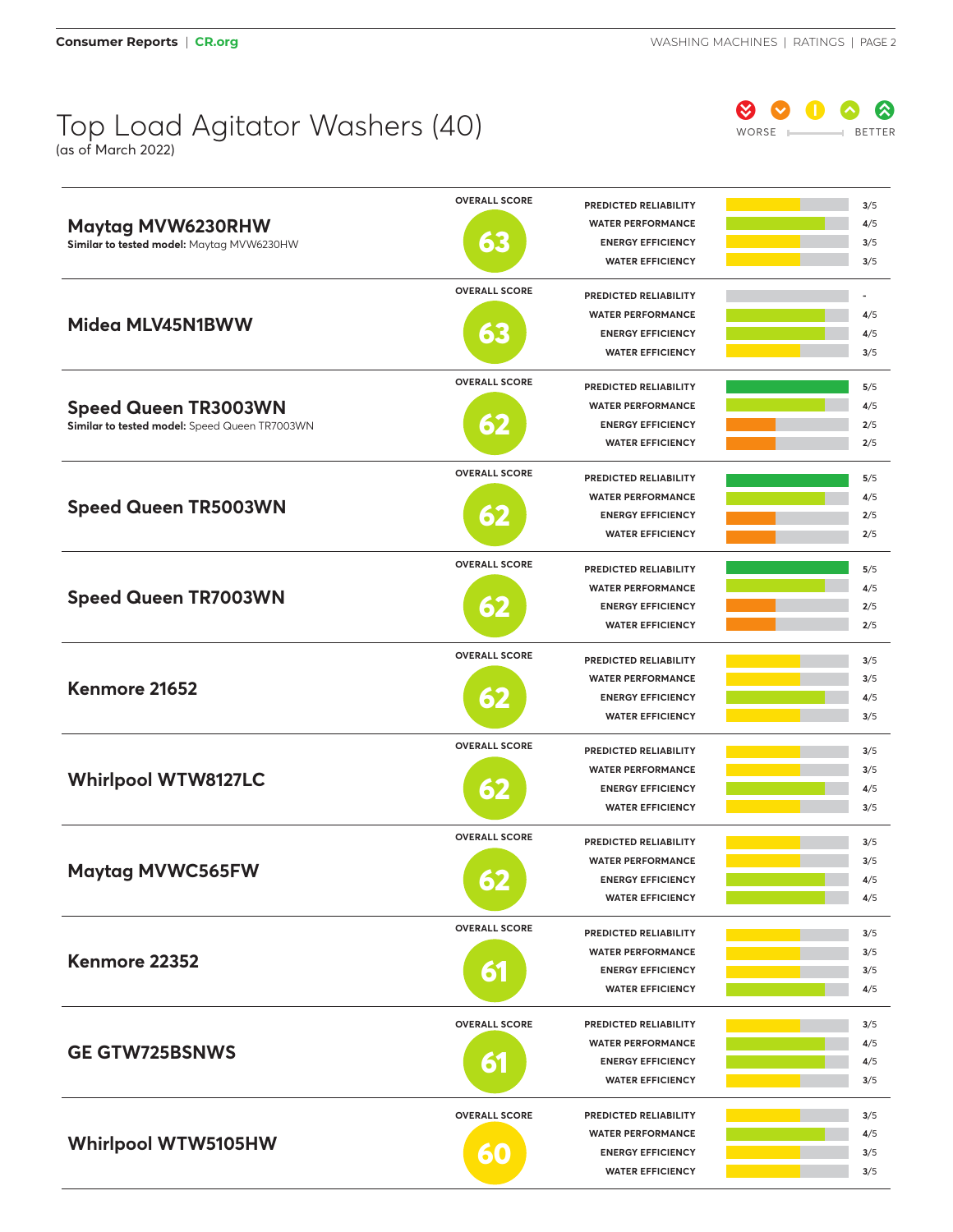### Top Load Agitator Washers (40)

(as of March 2022)



| <b>GE GTW845CPNDG</b>                                            | <b>OVERALL SCORE</b> | PREDICTED RELIABILITY                               | 3/5        |
|------------------------------------------------------------------|----------------------|-----------------------------------------------------|------------|
|                                                                  |                      | <b>WATER PERFORMANCE</b>                            | 4/5        |
|                                                                  | $\mathbf{\Omega}$    | <b>ENERGY EFFICIENCY</b>                            | 4/5        |
|                                                                  |                      | <b>WATER EFFICIENCY</b>                             | 4/5        |
|                                                                  | <b>OVERALL SCORE</b> |                                                     |            |
| <b>GE GTW845CSNWS</b><br>Similar to tested model: GE GTW845CPNDG |                      | PREDICTED RELIABILITY                               | 3/5        |
|                                                                  |                      | <b>WATER PERFORMANCE</b>                            | 4/5        |
|                                                                  | 60                   | <b>ENERGY EFFICIENCY</b><br><b>WATER EFFICIENCY</b> | 4/5<br>4/5 |
|                                                                  |                      |                                                     |            |
|                                                                  | <b>OVERALL SCORE</b> | <b>PREDICTED RELIABILITY</b>                        | 3/5        |
|                                                                  |                      | <b>WATER PERFORMANCE</b>                            | 3/5        |
| <b>GE GTW335ASNWW</b>                                            | $\mathbf{J}$         | <b>ENERGY EFFICIENCY</b>                            | 4/5        |
|                                                                  |                      | <b>WATER EFFICIENCY</b>                             | 4/5        |
|                                                                  | <b>OVERALL SCORE</b> |                                                     |            |
|                                                                  |                      | PREDICTED RELIABILITY                               |            |
| Insignia NS-TWM41WH8A                                            |                      | <b>WATER PERFORMANCE</b>                            | 3/5        |
|                                                                  | 60                   | <b>ENERGY EFFICIENCY</b>                            | 3/5        |
|                                                                  |                      | <b>WATER EFFICIENCY</b>                             | 3/5        |
|                                                                  | <b>OVERALL SCORE</b> | PREDICTED RELIABILITY                               | 3/5        |
|                                                                  |                      | <b>WATER PERFORMANCE</b>                            | 4/5        |
| Kenmore 21112                                                    | $\mathbf{J}$         | <b>ENERGY EFFICIENCY</b>                            | 3/5        |
|                                                                  |                      | <b>WATER EFFICIENCY</b>                             | 3/5        |
|                                                                  | <b>OVERALL SCORE</b> |                                                     |            |
|                                                                  |                      | PREDICTED RELIABILITY                               | 3/5        |
| Whirlpool WTW5005KW                                              | ۰                    | <b>WATER PERFORMANCE</b>                            | 3/5        |
|                                                                  |                      | <b>ENERGY EFFICIENCY</b>                            | 3/5        |
|                                                                  |                      | <b>WATER EFFICIENCY</b>                             | 4/5        |
|                                                                  | <b>OVERALL SCORE</b> | PREDICTED RELIABILITY                               | 3/5        |
|                                                                  |                      | <b>WATER PERFORMANCE</b>                            | 3/5        |
| <b>Frigidaire FFTW4120SW</b>                                     |                      | <b>ENERGY EFFICIENCY</b>                            | 3/5        |
|                                                                  |                      | <b>WATER EFFICIENCY</b>                             | 4/5        |
|                                                                  | <b>OVERALL SCORE</b> |                                                     |            |
|                                                                  |                      | PREDICTED RELIABILITY<br><b>WATER PERFORMANCE</b>   | 3/5<br>3/5 |
| <b>Whirlpool WTW4855HW</b>                                       |                      | <b>ENERGY EFFICIENCY</b>                            | 3/5        |
| Similar to tested model: Whirlpool WTW4955HW                     |                      | <b>WATER EFFICIENCY</b>                             | 3/5        |
|                                                                  |                      |                                                     |            |
|                                                                  | <b>OVERALL SCORE</b> | PREDICTED RELIABILITY                               | 3/5        |
|                                                                  |                      | <b>WATER PERFORMANCE</b>                            | 3/5        |
| Whirlpool WTW4955HW                                              |                      | <b>ENERGY EFFICIENCY</b>                            | 3/5        |
|                                                                  |                      | <b>WATER EFFICIENCY</b>                             | 3/5        |
|                                                                  | <b>OVERALL SCORE</b> | PREDICTED RELIABILITY                               |            |
|                                                                  |                      | <b>WATER PERFORMANCE</b>                            | 3/5        |
| <b>Whirlpool WTW5057LW</b>                                       |                      | <b>ENERGY EFFICIENCY</b>                            | 3/5<br>3/5 |
|                                                                  |                      | <b>WATER EFFICIENCY</b>                             | 2/5        |
|                                                                  |                      |                                                     |            |
| <b>Maytag MVWC465HW</b>                                          | <b>OVERALL SCORE</b> | PREDICTED RELIABILITY                               | 3/5        |
|                                                                  |                      | <b>WATER PERFORMANCE</b>                            | 3/5        |
|                                                                  |                      | <b>ENERGY EFFICIENCY</b>                            | 3/5        |
|                                                                  |                      | <b>WATER EFFICIENCY</b>                             | 3/5        |
|                                                                  |                      |                                                     |            |